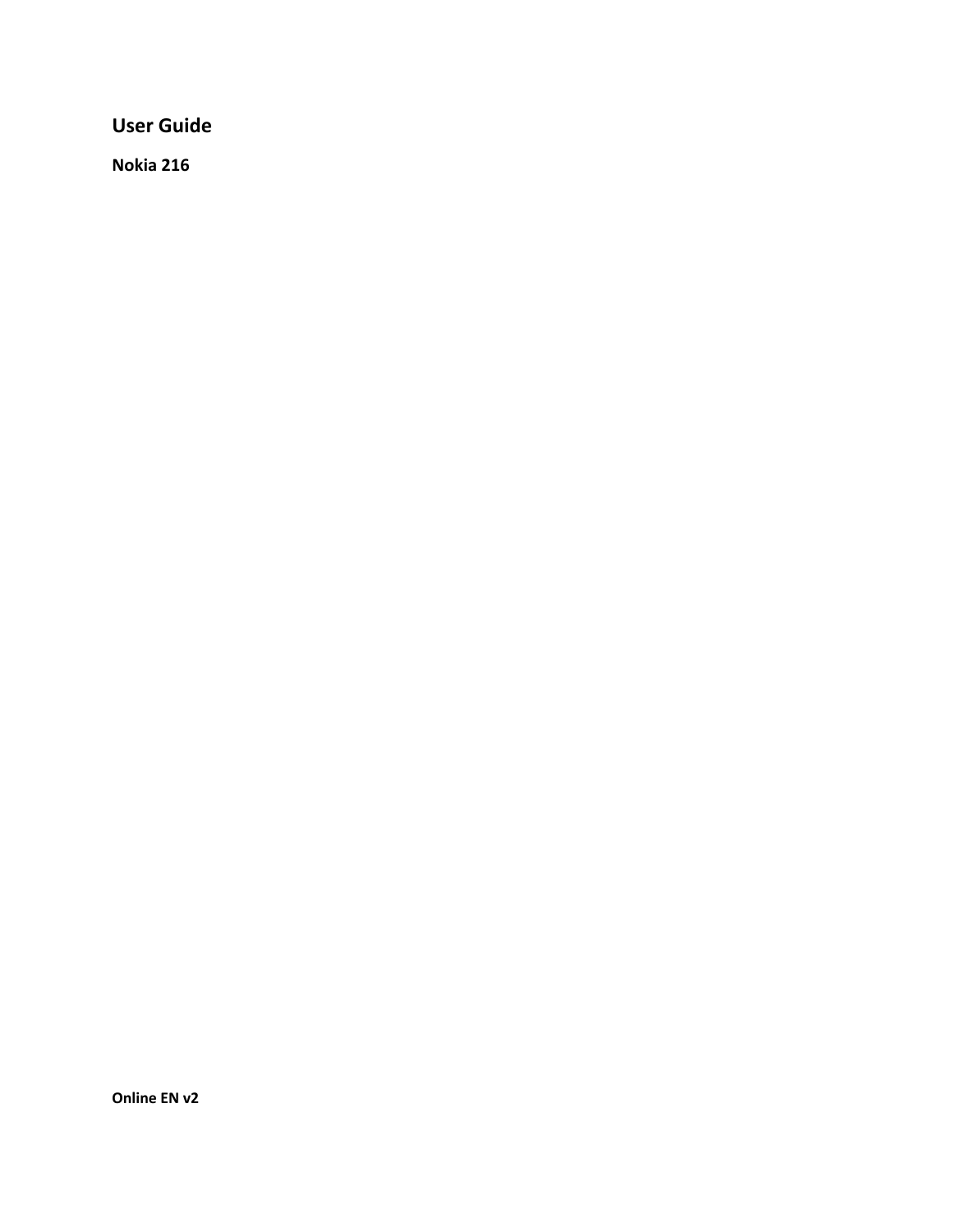# **For your safety**

Read these simple guidelines. Not following them may be dangerous or against local laws and regulations. For further info, read the complete user guide.



#### **SWITCH OFF IN RESTRICTED AREAS**

Switch the device off when mobile phone use is not allowed or when it may cause interference or danger, for example, in aircraft, in hospitals or near medical equipment, fuel, chemicals, or blasting areas. Obey all instructions in restricted areas.



#### **ROAD SAFETY COMES FIRST**

Obey all local laws. Always keep your hands free to operate the vehicle while driving. Your first consideration while driving should be road safety.



#### **INTERFERENCE**

All wireless devices may be susceptible to interference, which could affect performance.



#### **QUALIFIED SERVICE**

Only qualified personnel may install or repair this product.



#### **BATTERIES, CHARGERS, AND OTHER ACCESSORIES**

Use only batteries, chargers, and other accessories approved by Microsoft Mobile for use with this device. Do not connect incompatible products.



#### **KEEP YOUR DEVICE DRY**

Your device is not water-resistant. Keep it dry.



#### **PROTECT YOUR HEARING**

To prevent possible hearing damage, do not listen at high volume levels for long periods. Exercise caution when holding your device near your ear while the loudspeaker is in use.



**SAR**

# This device meets RF exposure guidelines when used either in the normal use position against the ear or when positioned at least 5 mm away from the body. The specific maximum SAR values can be found in the Certification Information (SAR) section of this user guide. For more info, go to **www.sar-**

**tick.com**.

When a carry case, belt clip or other form of device holder is used for body-worn operation, it should not contain metal and should provide at least the above-stated separation distance from the body. Note that mobile devices may be transmitting even if you are not making a voice call.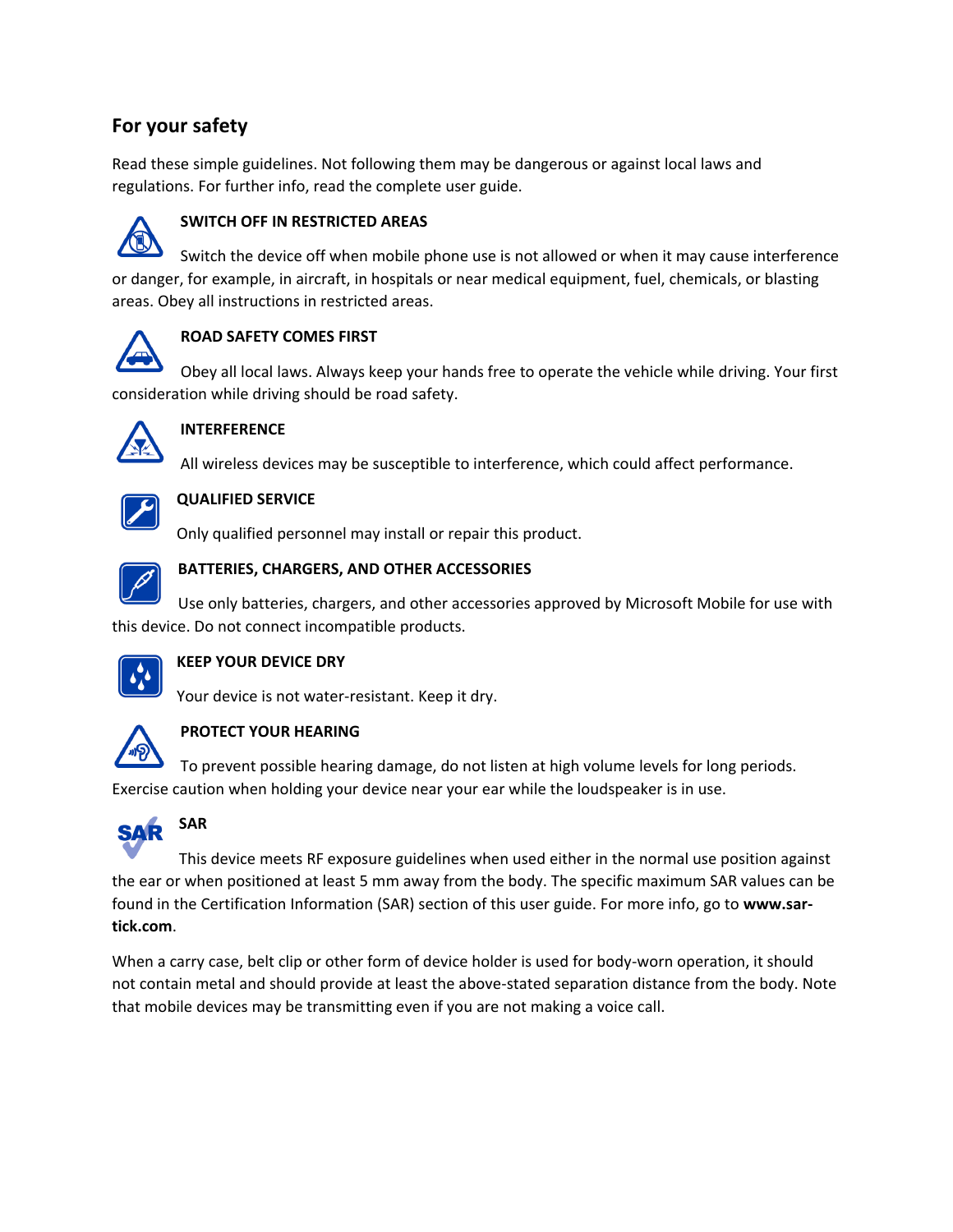# **Get started**

Get started with the basics, and have your phone up and running in no time.

# **Keys and parts**

Explore the keys and parts of your new phone.

- 1 Front camera
- 2 Charger connector
- 3 Earpiece
- 4 Headphone connector (3.5 mm)
- 5 Front-facing flash
- 6 Selection keys
- 7 End/Power key
- 8 Microphone
- 9 Call key
- 10 Scroll key
- 11 Flash light
- 12 Main camera
- 13 Antenna area
- 14 Back cover opening slot
- 15 Loudspeaker

To lock the keys, quickly press  $\overline{\Phi}$ , and select **Lock**.

To unlock the keys, quickly press  $\overline{\Phi}$ , and select **Unlock**.

To quickly switch the rear flash light on, in the idle screen, press the scroll key up twice. To switch the light off, press the scroll key up once more. Do not shine the light in anyone's eyes.

Avoid touching the antenna area while the antenna is in use. Contact with antennas affects the communication quality and may reduce battery life due to higher power level during operation.

Do not connect to products that create an output signal, as this may damage the device. Do not connect any voltage source to the audio connector. If you connect an external device or headset, other than those approved for use with this device, to the audio connector, pay special attention to volume levels.

Parts of the device are magnetic. Metallic materials may be attracted to the device. Do not place credit cards or other magnetic storage media near the device, because info stored on them may be erased.

Some of the accessories mentioned in this user guide, such as charger, headset, or data cable, may be sold separately.

1 **Note:** You can set the phone to ask for a security code. The pre-set code is 12345. Change it to protect your privacy and personal data. Note, however, that when you change the code, you need to remember the new code, as Microsoft Mobile is not able to open or bypass it.

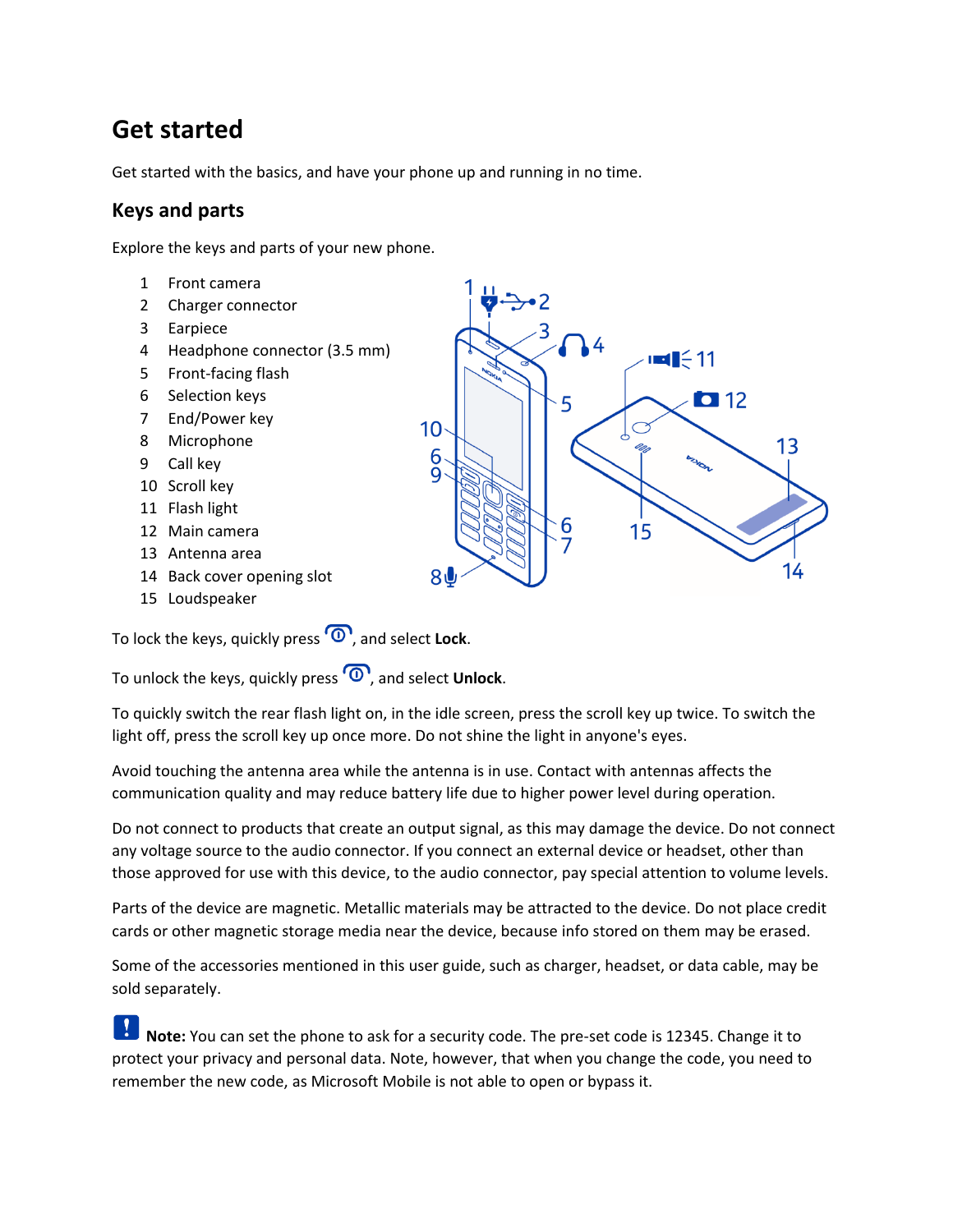# **Insert the SIM, memory card, and battery**

Learn how to insert the battery and SIM and memory cards.

**Important:** This device is designed to be used with a standard SIM card (see figure) only. Use of incompatible SIM cards may damage the card or the device, and may corrupt data stored on the card. Please consult your mobile operator for the use of a SIM card that has a mini-UICC cutout.



Use only compatible memory cards approved for use with this device. Incompatible cards may damage the card and the device and corrupt data stored on the card.



**A** Note: Switch the device off and disconnect the charger and any other device before removing any covers. Avoid touching electronic components while changing any covers. Always store and use the device with any covers attached.

1. Place your fingernail in the small slot at the bottom of the phone, lift and remove the cover.



- 2. If the battery is in the phone, lift it out.
- 3. Slide the SIM into the slot with the contact area face down.



- 4. If you have a memory card, slide the memory card into the memory card slot.
- 5. Line up the battery contacts, and put the battery in.
- 6. Replace the back cover.

#### **Remove the SIM card**

Open the back cover, remove the battery, and slide the SIM out.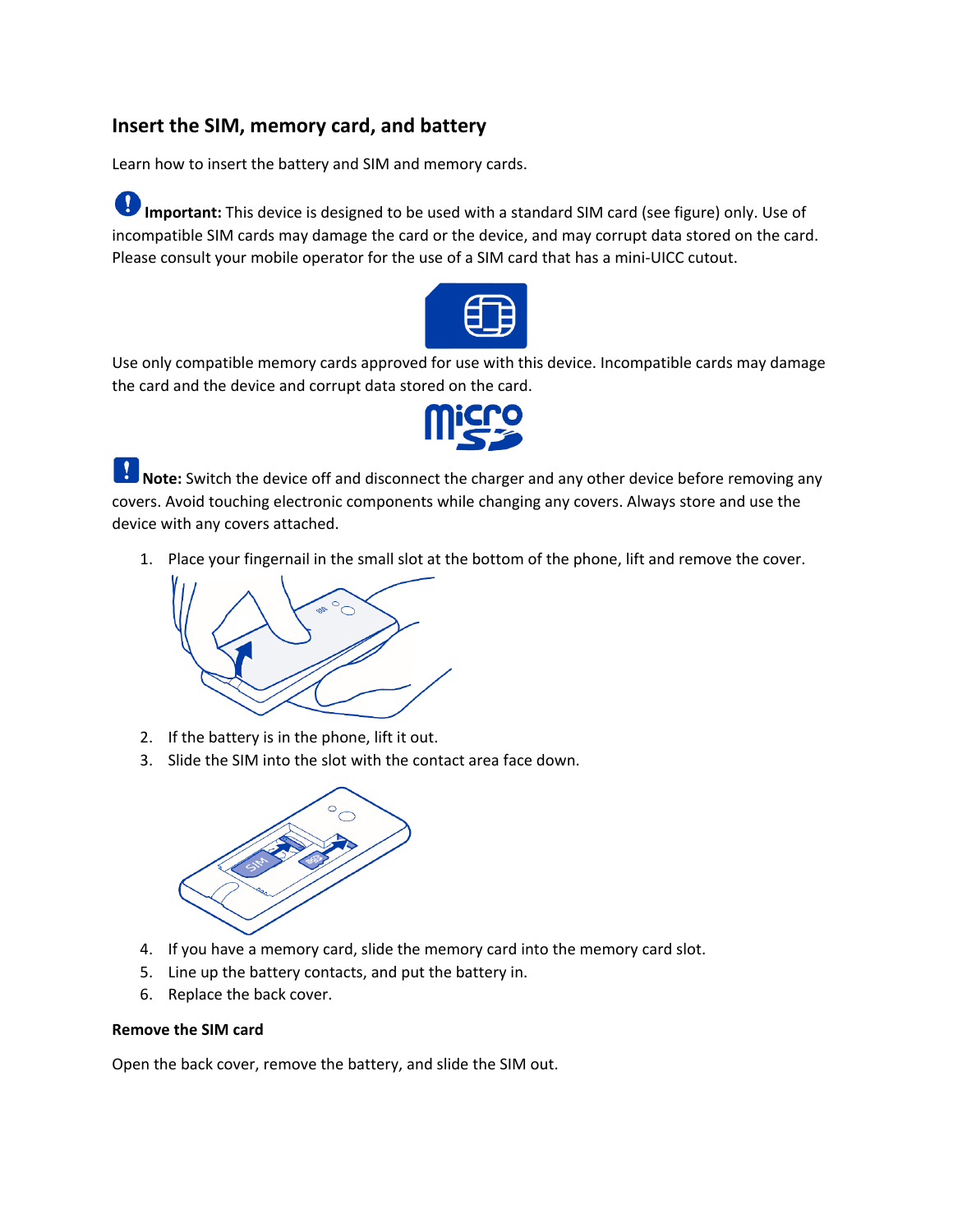#### **Remove the memory card**

Open the back cover, remove the battery, and pull the memory card out.

#### **Switch your phone on**

Press and hold the power key.

# **Charge the battery**

Your battery has been partially charged at the factory, but you may need to recharge it before you can use your phone.

- 1. Plug the charger into a wall outlet.
- 2. Connect the charger to the phone. When done, unplug the charger from the phone, then from the wall outlet.

If the battery is completely discharged, it may take several minutes before the charging indicator is displayed.

**Tip:** You can use USB charging when a wall outlet is not available. Data can be transferred while charging the device. The efficiency of USB charging power varies significantly, and it may take a long time for charging to start and the device to start functioning.

Make sure your computer is switched on.

# **Lock or unlock the keys**

To avoid accidentally pressing the keys, use keypad lock.

- 1. Quickly press  $\overline{\mathbf{O}}$ .
- 2. Select **Lock**.

#### **Unlock the keypad**

Press  $\overline{\mathbf{O}}$ , and select **Unlock**.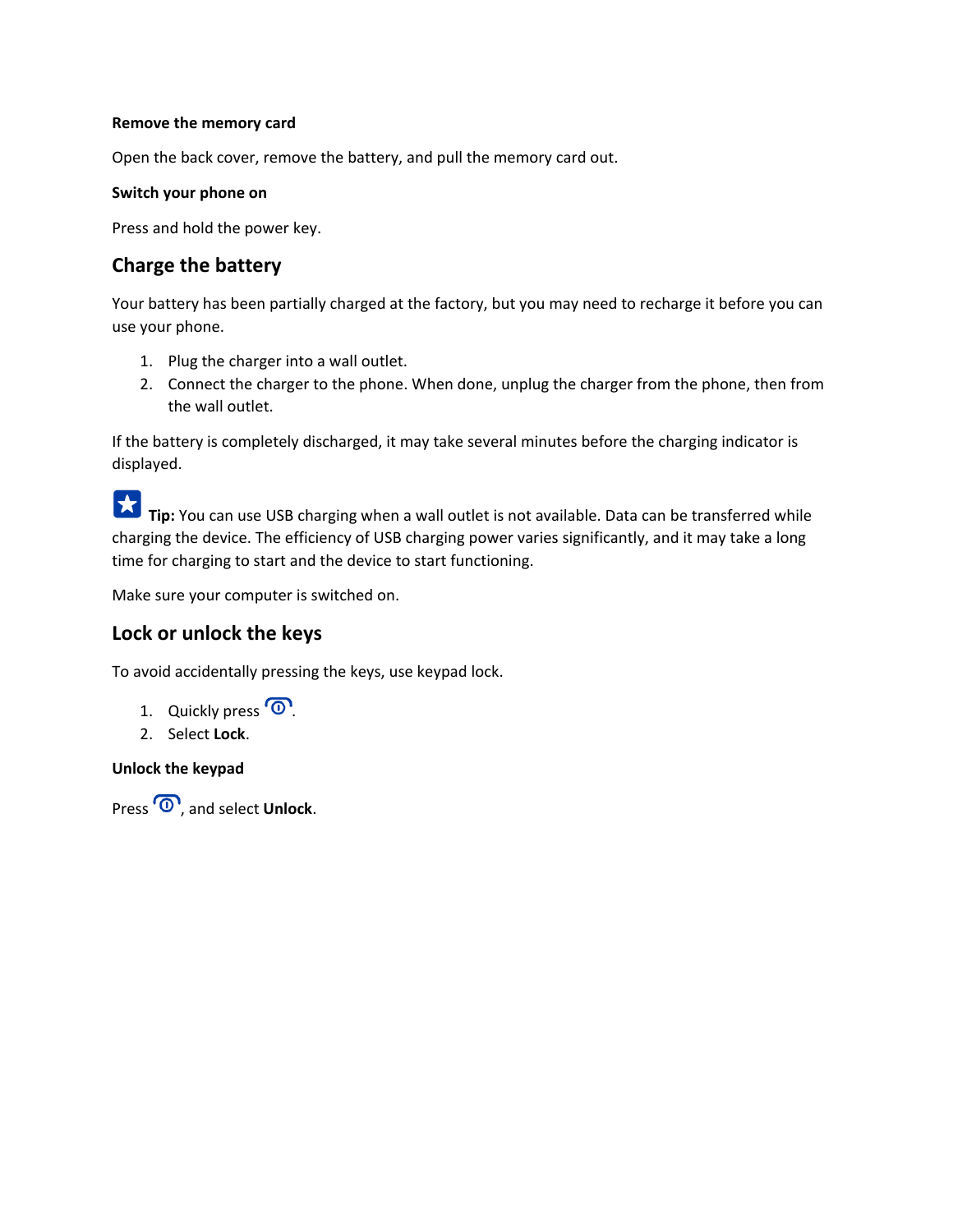# **Basics**

Learn how to get the most out of your new phone.

# **Explore your phone**

Explore the views and features of your phone.

### **See the apps and features of your phone**

Select **Menu**.



### **Go to an app or feature**

Press the scroll key up, down, left, or right.



**Open an app or select a feature**

Select **Choose**.

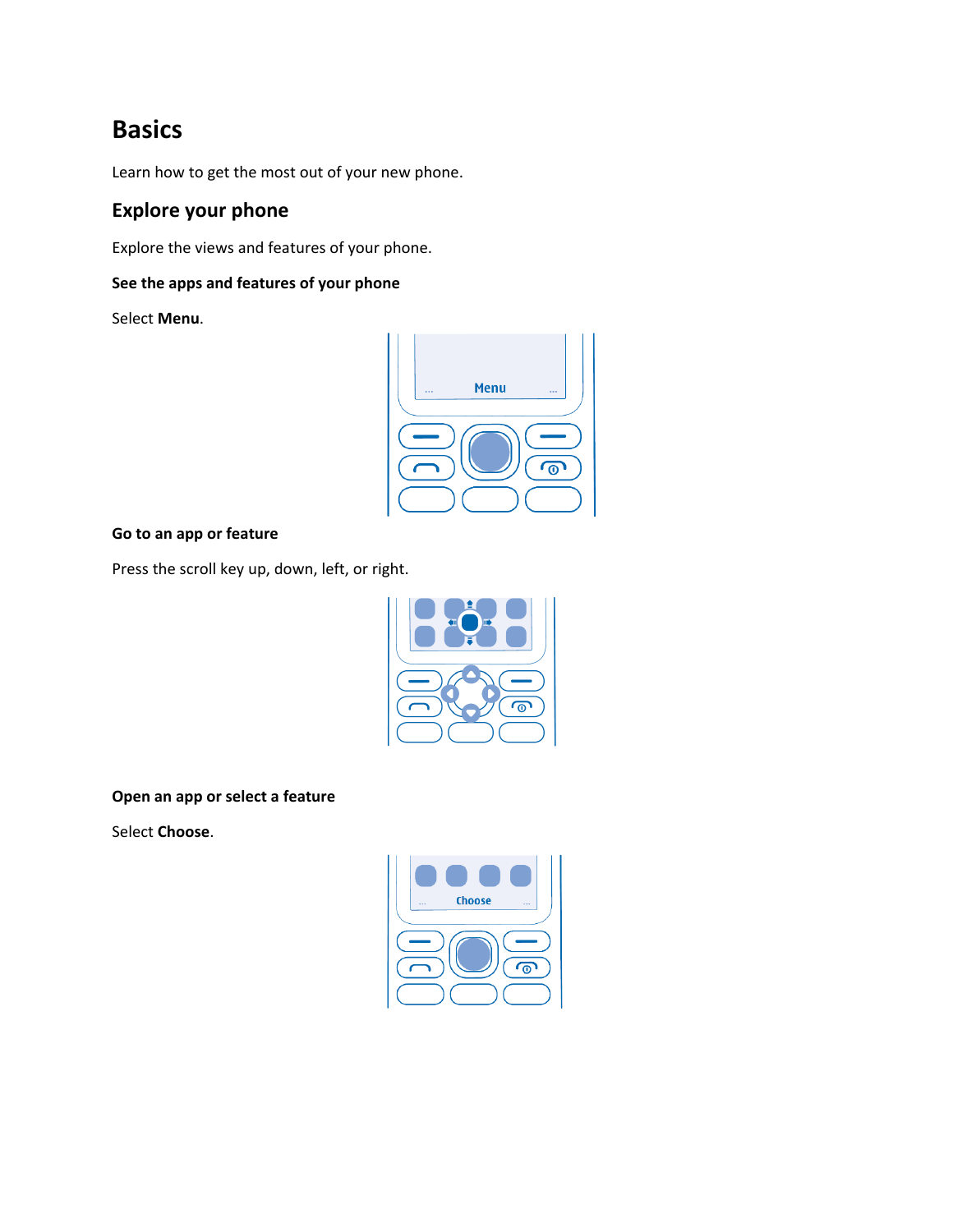#### **Go back to the previous view**

Select **Back**.



#### **Go back to the home screen**

Press the end key.



#### **Switch the flashlight on**

On the idle screen, quickly scroll up twice.



To switch the flashlight off, scroll up once.

Do not shine the light in anyone's eyes.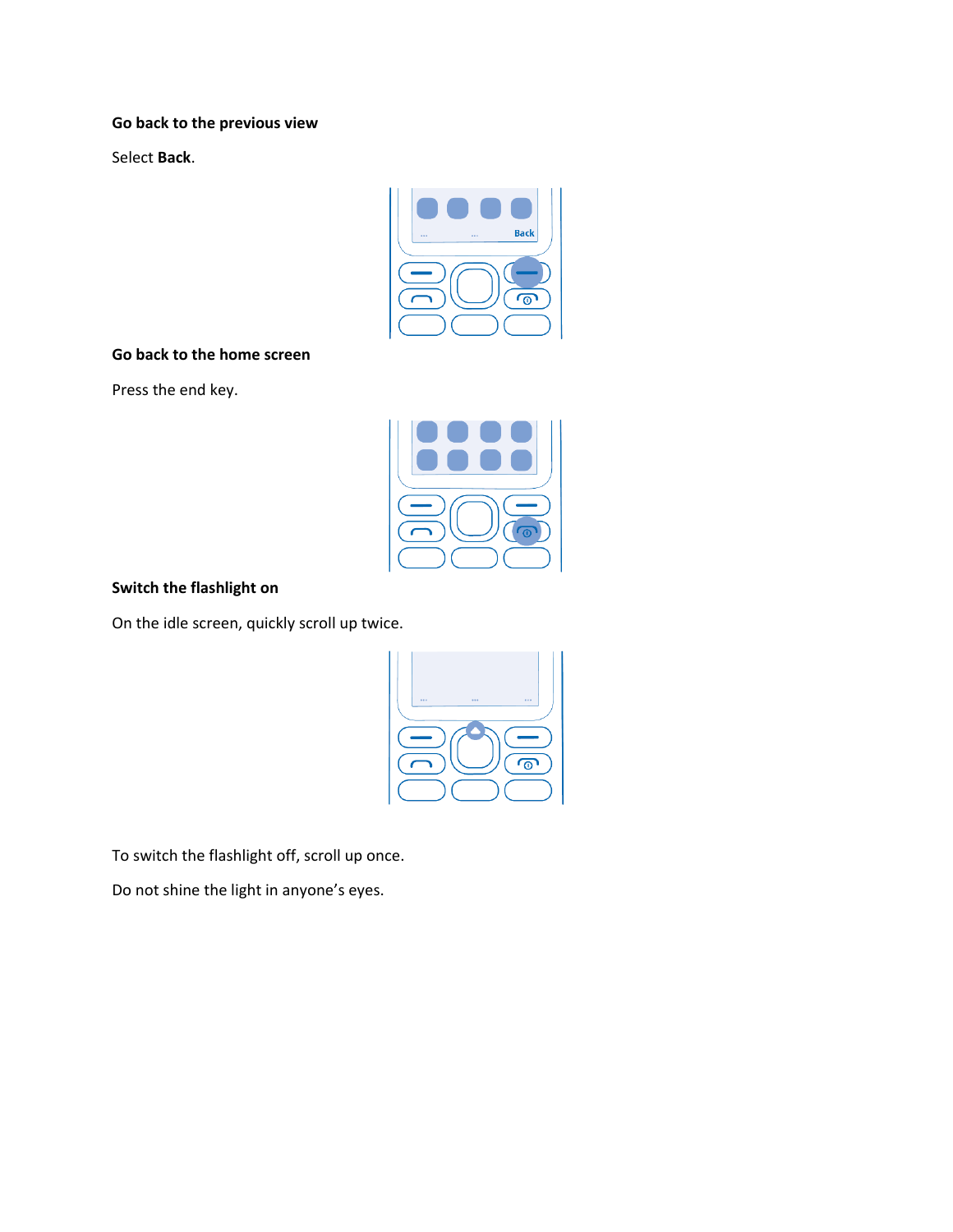# **Change the volume**

Trouble hearing your phone ringing in noisy environments, or calls too loud? You can change the volume to your liking.

Scroll up or down to change the volume during a call or when listening to the radio.



# **Change the wallpaper**

You can change the background of your home screen to your liking.

- 1. Select **Menu** > **Settings** > **Display settings** > **Wallpaper**.
- 2. Select a wallpaper.

# **Set the ringtone**

Set a ringtone for your phone.

- 1. Select **Menu** > **Settings** > **Tones**.
- 2. Select **Ringtone**.
- 3. Pick a ringtone, and select **OK**.

### **Write text**

Writing with the keypad is easy and fun.

Press a key repeatedly until the letter is shown.

**Type in a space**

Press **0**.

**Type in a special character or punctuation mark**

Press **\***.

**Switch between character cases**

Press **#** repeatedly.

**Type in a number**

Press and hold a number key.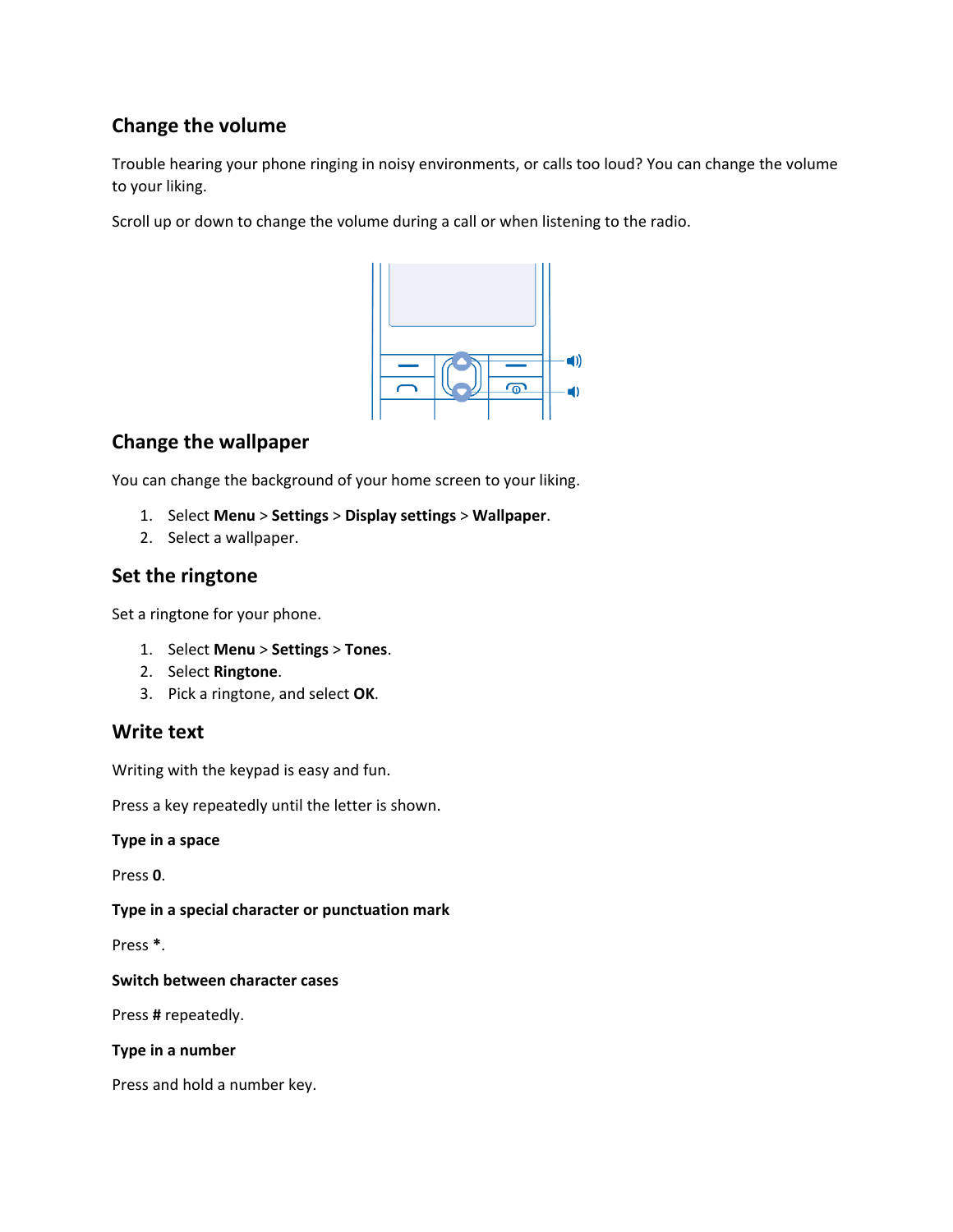# **Use predictive text**

To speed up your writing, your phone can guess what you are starting to write. Predictive text is based on a built-in dictionary. This feature is not available for all languages.

- 1. Select **Options** > **Dictionary** and the language.
- 2. Start writing a word. When the word you want is shown, press **0**.

#### **Change a word**

Press **\*** repeatedly until the word you want is shown.

#### **Add a new word to the dictionary**

If the word you want isn't in the dictionary, write the word, press **\*** repeatedly to skip all unwanted words, select **Spell**, and write the word.

#### **Switch between predictive and traditional text**

Press **#** repeatedly.

#### **Switch predictive text off**

Select **Options** > **Dictionary** > **Dictionary off**.

### **Use the pinyin method**

Learn how to use the pinyin symbols to write Chinese characters with the keypad.

Pinyin symbols are mapped to the number keys. Select each key once, regardless of the position of the symbol on the number key. The phone makes logical combinations of the pinyin symbols.

Make sure the phone language is Simplified Chinese or Traditional Chinese.

- 1. For each pinyin symbol you want to type in, press the number key once. Use **v** for **ü**.
- 2. To type in the tone mark, press **1** repeatedly.
- 3. To highlight the pinyin combination you want, if necessary, press **\*** repeatedly.
- 4. Select the character you want.

### **Use the stroke method**

Want to write Chinese characters in the standard stroke order? Use the stroke method.

The strokes constituting Chinese characters are divided into five categories: horizontal, vertical, leftfalling, dot, and turning. Each category corresponds to a number key from 1 to 5, respectively.

Make sure the phone language is Simplified Chinese or Traditional Chinese.

- 1. To type in the strokes, press the relevant keys in the standard stroke order.
- 2. Press **6** to substitute the stroke, if necessary. A question mark in the input area represents that stroke.
- 3. Select the character you want.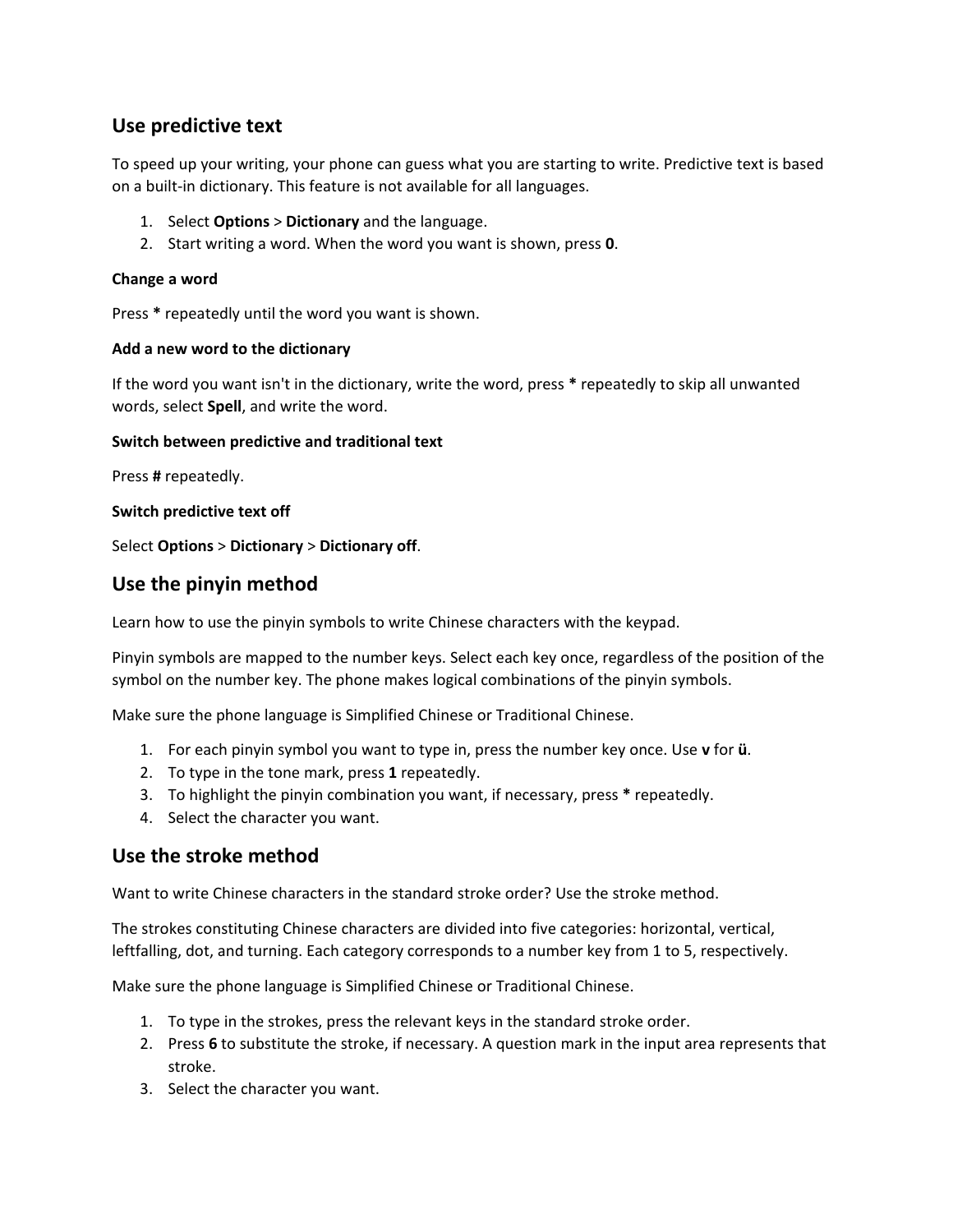# **Write in Thai**

Your phone can send and receive messages in Thai.

- 1. To type in คิดถึง U, first press **1** four times.
- 2. Press **\***, press right to type in the vowel for คิ, and select **Use**.
- 3. To type in ด, press **5** once.
- 4. To type in ถ, press **5** three times.
- 5. Press **\***, press right three times to type in the vowel for ถึ, and select **Use**.
- 6. To type in ง, press **2** twice.
- 7. To change to Latin upper case, press **#**.
- 8. To type in a space, press **0**.
- 9. To type in U, press **8** twice.

### **Write in Khmer**

Write in Khmer using the keypad.

To type in the normal consonant or independent vowel and its subscript format, press the same key.

#### **Type in a subscript consonant**

To signal that the next consonant is a subscript consonant, insert the artificial character, coeng. This forces the following consonant or independent vowel to become a subscript character. To insert the coeng, press **1**.

A consonant shifter is used to change the sound of a vowel that accompanies a consonant. When it is followed by a vowel that needs to be placed above the consonant, the consonant shifter changes its position automatically, so it is placed under the main consonant.

### **Browse the web**

Catch up on the news, and visit your favourite websites on the go.

- 1. Select **Menu** > **Internet** > **Surf or search**.
- 2. Write a web address, and select **OK**.

**Tip**: If you want to avoid data costs, switch mobile data off. Select **Menu** > **Settings** > **Connectivity** > **Mobile data**, and switch **Mobile data connection** to **Off**.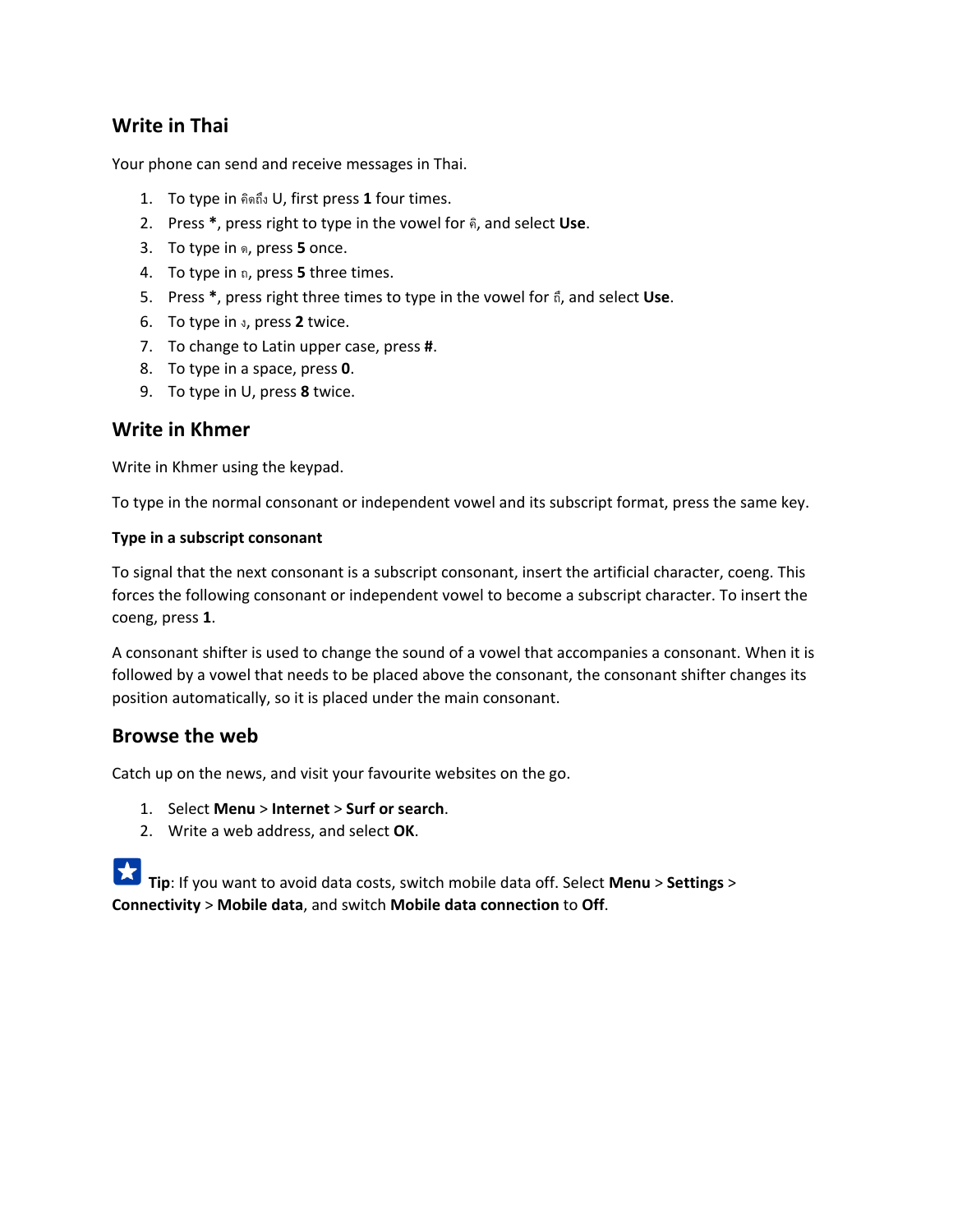# **People & messaging**

Contact your friends and family using your phone.

## **Make a call**

Learn how to make a call with your new phone.

1. Type in the phone number.

To type in the **+** character, used for international calls, press **\*** twice.

- 2. Press  $\bigcap$ .
- 3. To end the call, press  $\overline{\mathbf{O}}$ .

#### **Answer a call**

 $Press$   $\bigcap$ 

**Tip:** To handle your calls hands-free, pair your phone with a compatible Bluetooth headset (sold separately). To switch Bluetooth on, select **Menu** > **Settings** > **Connectivity** > **Bluetooth**, and switch **Bluetooth** to **On**.

### **Save a name and phone number**

Save and organise your friends' phone numbers.

1. Select **Menu** > **Contacts** > **Options** > **Add new contact**.

**Tip:** You can select which memory you want to use for storing contacts. Select **Options** > **Settings** > **Memory**.

- 2. Write the name, and type in the number.
- 3. Select **Save**.

**Tip:** To save a phone number in the dialler, type in the number, and select **Save**.

### **Send and receive messages**

Keep in touch with your friends and family through text messages.

- 1. Select **Menu** > **Messaging** > **Create message**.
- 2. Type in a phone number, or select Add and a recipient from your contacts list.
- 3. Write your message.

**Tip:** To insert special characters, such as a smiley or symbol, select **Options** > **Insert options**.

4. Select **Send**.

**Tip:** You can also press to send the message.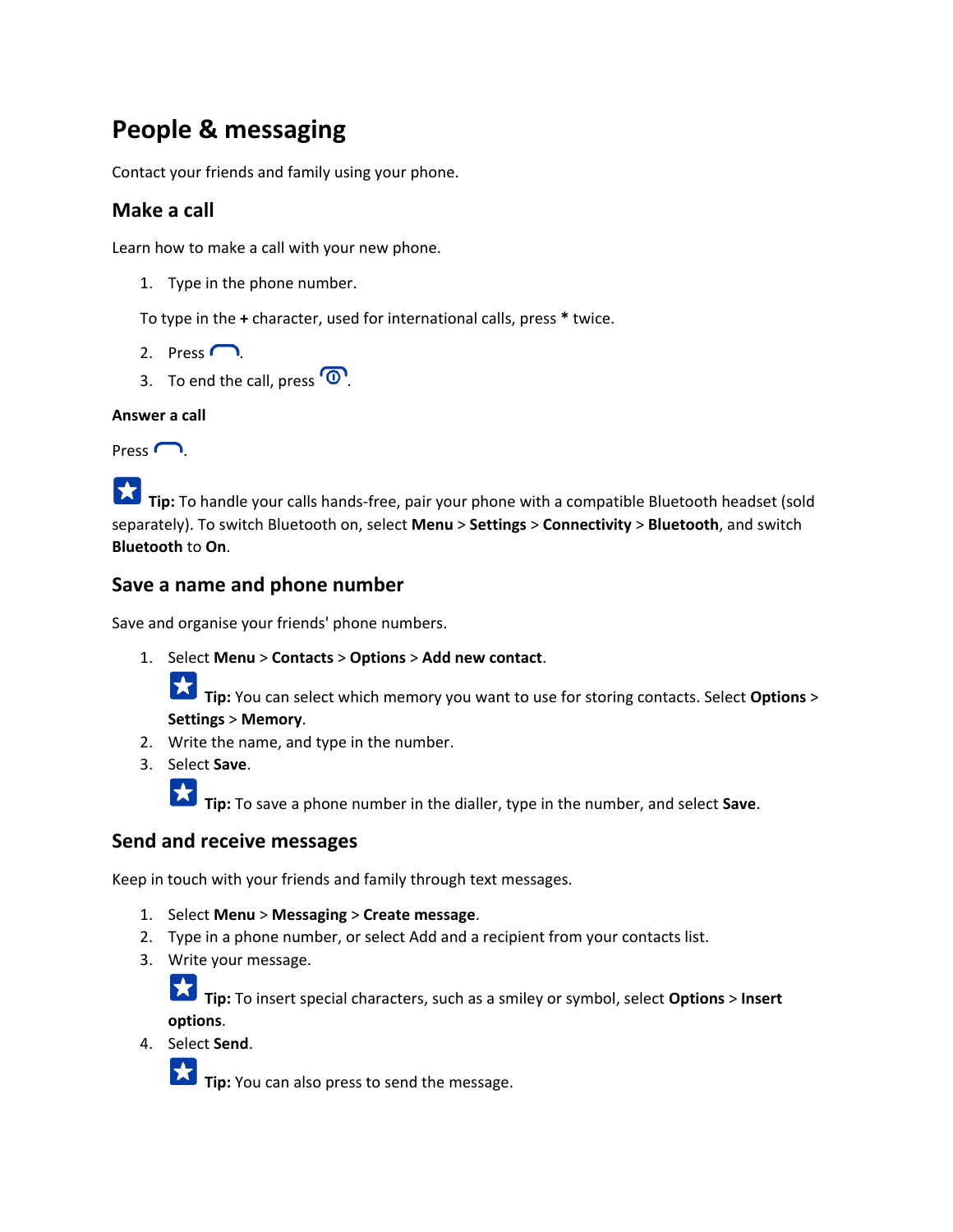You can send text messages that are longer than the character limit for a single message. Longer messages are sent as two or more messages. Your service provider may charge accordingly. Characters with accents, other marks, or some language options, take more space, and limit the number of characters that can be sent in a single message.

#### **Read a message**

On the lock screen, select **Read**.

 $|\bigstar|$ **Tip:** To read the message later, select **Menu** > **Messaging**.

#### **Get social**

Want to connect and share stuff with the people in your life? With social apps, you can stay up to date with what's happening with your friends.

To keep in touch with your friends and family, sign in to your instant messaging, sharing, and social networking services. Select **Menu** and the service you want to use. The available services may vary.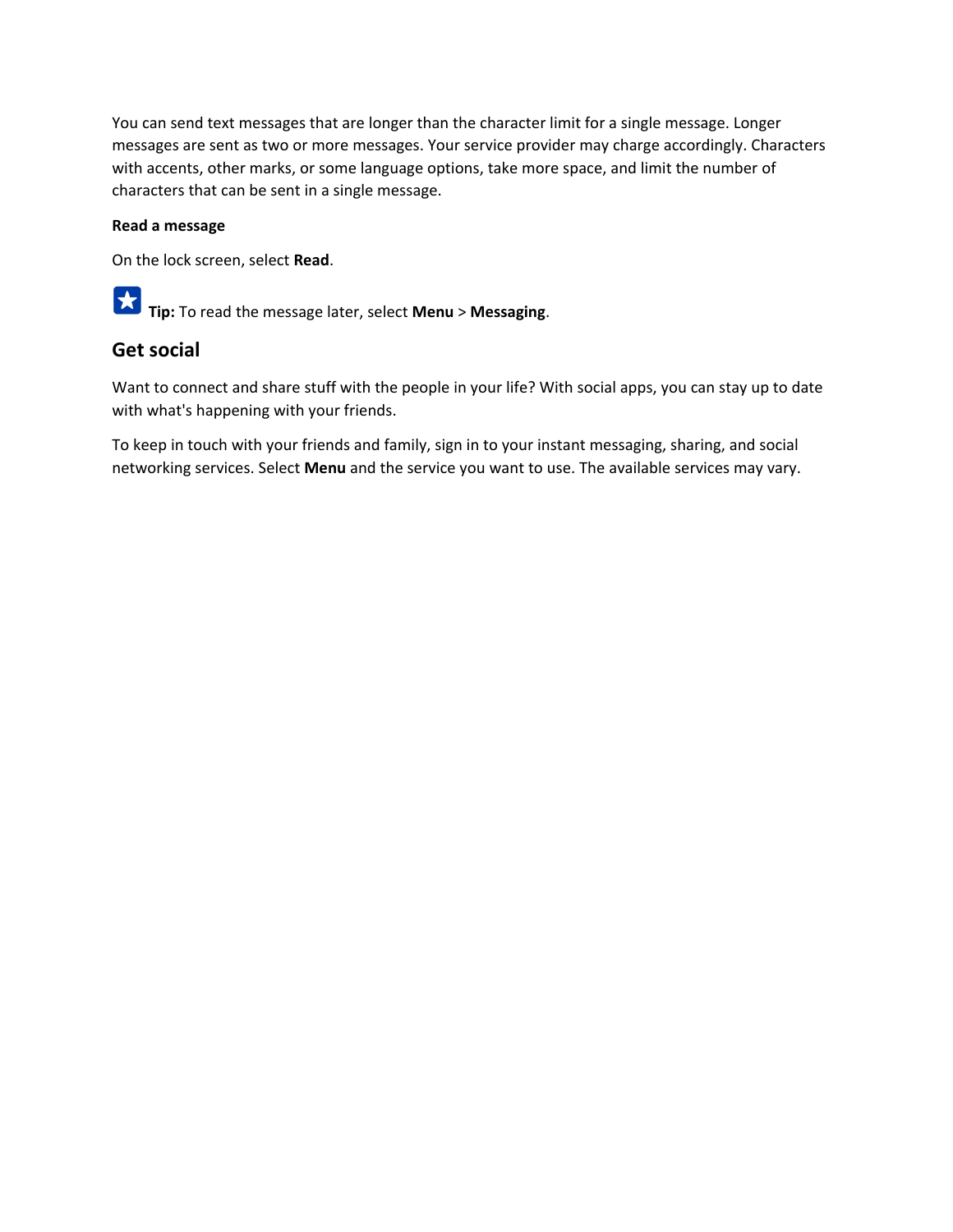# **Camera**

With your phone camera, you can easily take photos or record videos.

# **Take a photo**

Capture the best moments with your phone camera.

- 1. To switch the camera on, select **Menu** > **Camera**.
- 2. To zoom in or out, scroll up or down.
- 3. To take a photo, select  $\boxed{\bullet}$ .



**Tip:** To take a selfie, select **Selfie** >  $\frac{1}{2}$ 

**Tip:** To switch the flash on, in camera, select > **Flash on**.

Keep a safe distance when using the flash. Do not use the flash on people or animals at close range. Do not cover the flash while taking a photo.

#### **View the photos you've taken**

To view the photo right after taking it, select **New** >  $\blacktriangleright$  > **Photos** > **Captured**. To view the photo later, in camera, select > **Photos** > **Captured**.

# **Record a video**

Besides taking photos, you can also record videos with your phone.

1. To switch the camera on, select **Menu** > **Camera**.

2. To switch the video camera on, select  $\geq$  > **Video camera**.

- 3. To start recording, select  $\bullet$ .
- 4. To stop recording, select  $\Box$ .

**Tip:** Need more space for your videos? Insert a memory card, and your videos are saved directly to the card.

#### **View the video you've recorded**

To view the video right after recording, select  $\blacktriangleright$ . To view the video later, in the video camera, select

> **Videos** > **Recorded**.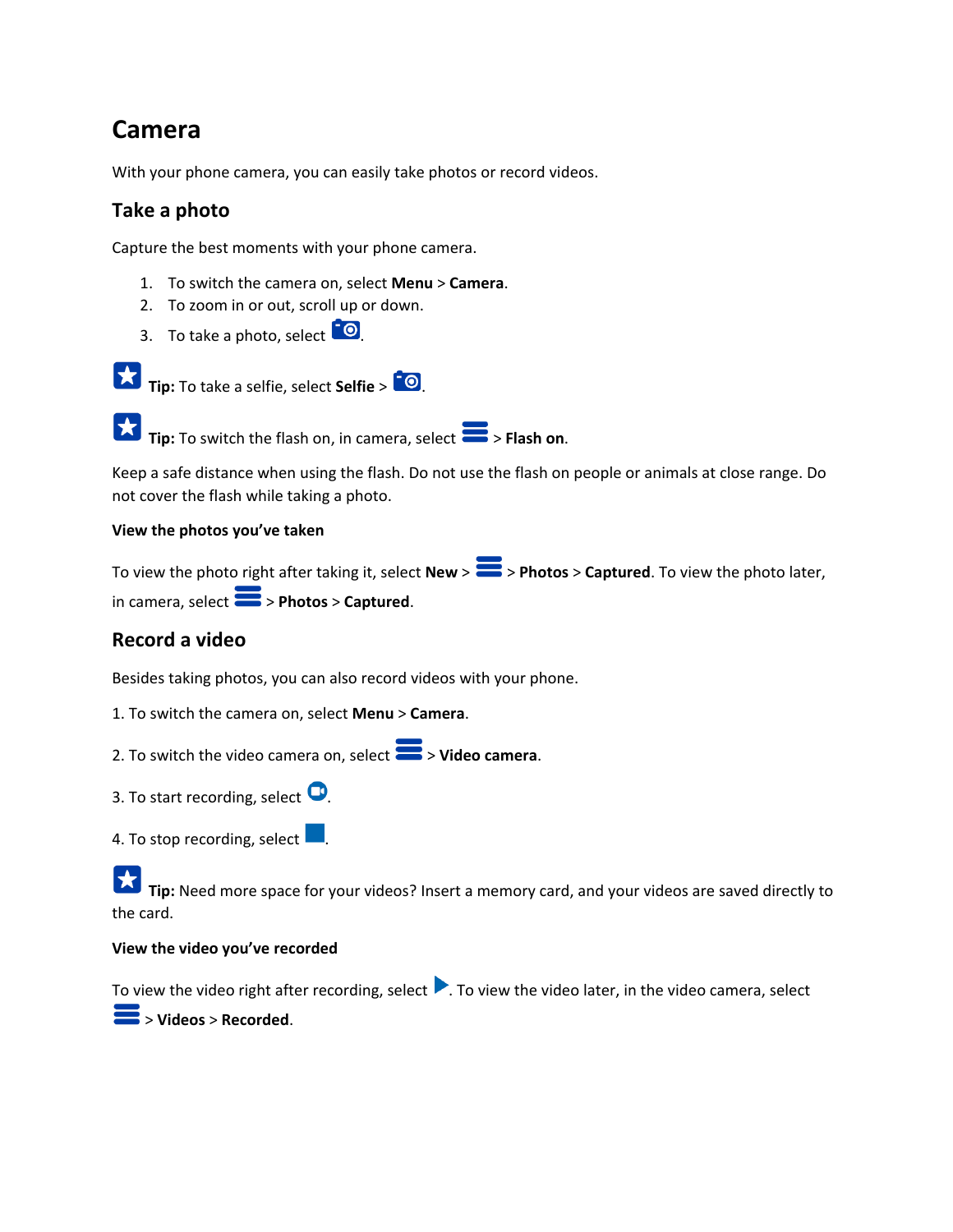# **Entertainment**

Having a spare moment and in need of entertainment? Learn how to listen to music or the radio on your phone.

## **Listen to music**

You can listen to your MP3 music files with the music player. To play music, you need to store the music files on a memory card.

- 1. Select **Menu** > **Music**.
- 2. Select **Options** > **All songs**.
- 3. Select a song.

**Tip:** To listen to music using wireless headphones, pair your phone with a compatible Bluetooth headset (sold separately). To switch Bluetooth on, select **Menu** > **Settings** > **Connectivity** > **Bluetooth**, and switch **Bluetooth** to **On**.

### **Listen to the radio**

Enjoy your favourite FM radio stations on the go.

To listen to the radio, you need to connect a compatible headset to the device. The headset acts as an antenna.

- 1. Connect a headset, and select **Menu** > **Radio**.
- 2. To go to the previous or next channel, scroll left or right.
- 3. To close the radio, select **Options** > **Switch off**.

### **Play a video**

Watch your favourite videos wherever you are.

- 1. Select **Menu** > **Videos**.
- 2. Select the folder containing the video you want to watch, and then the video.

Not all video formats are supported.

#### **Pause or resume playback**

Press the scroll key, and select **Pause** or **Play**.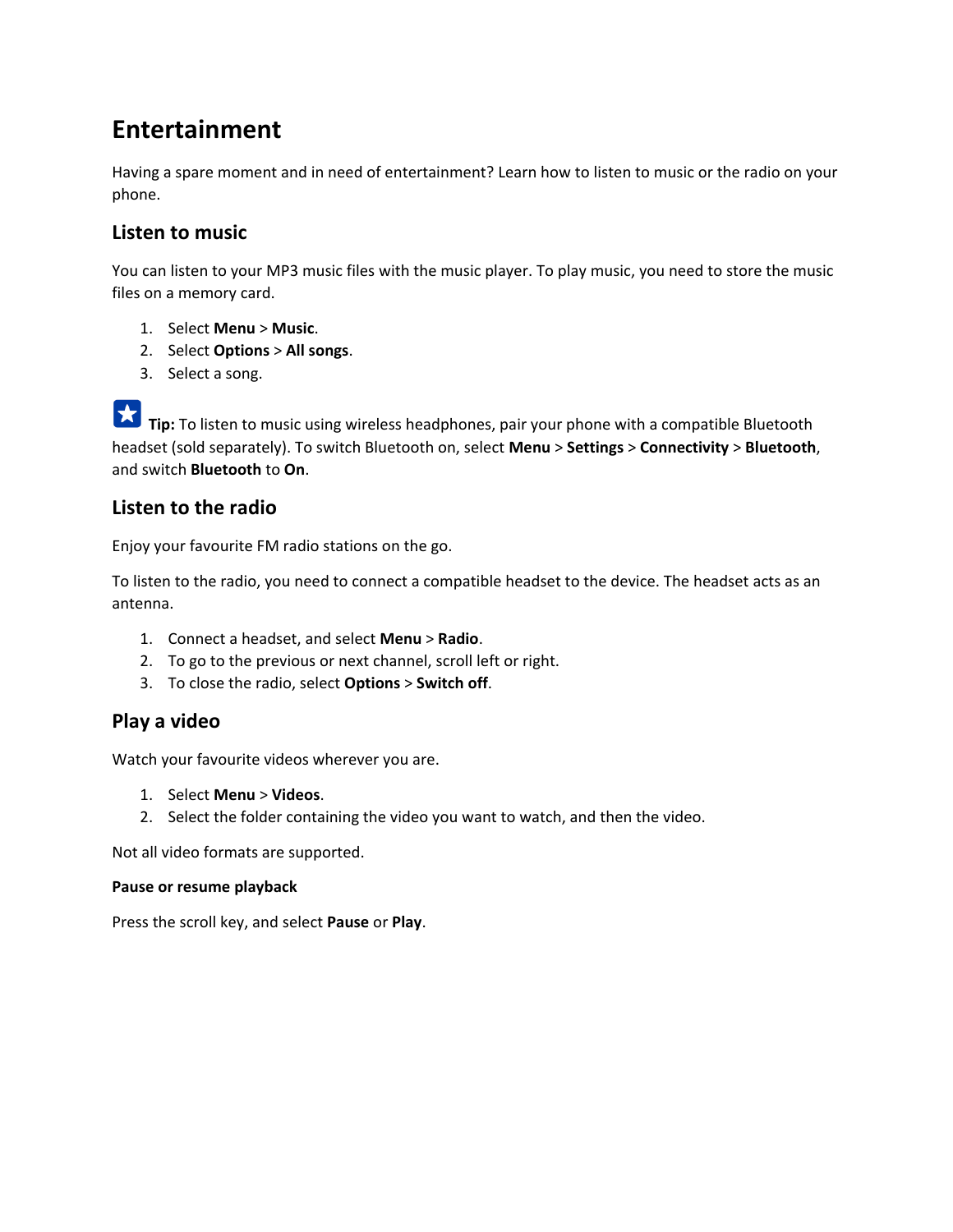# **Office**

Learn how to use the alarm clock to keep yourself organised.

### **Set an alarm**

Use your phone as an alarm clock.

- 1. Select **Menu** > **Alarm clock**.
- 2. Select an alarm and **Edit** > **Change**.
- 3. To set the hour, scroll up or down. To set the minutes, scroll right and then up or down.
- 4. Select **OK** > **Save**.

### **Add a calendar reminder**

Need to remember an event? Add it to your calendar.

- 1. Select **Menu** > **Calendar**.
- 2. Select a date and **Options** > **Add event**.
- 3. Type in a name for the event.
- 4. To set the time, scroll down, and select **Change**. To set the hour, scroll up or down. To set the minutes, scroll right and then up or down.

**Tip:** By default, you are reminded by an alarm 15 minutes before the event. To change the alarm time, scroll down, and select **Change**. Select a reminder or **Never**.

5. Select **Save**.

#### **Delete a calendar entry**

Go to the date of the entry, and select **View**. Go to the event you want to delete, and select **Options** > **Delete**.

# **Change the time and date**

You can set your phone clock manually.

- 1. Select **Menu** > **Settings** > **Date and time**.
- 2. Switch **Auto-update time** to **Off**.
- 3. To set the time, scroll down, and select **Time**. Use the scroll key to set the time, and select **OK**.
- 4. To set the date, scroll down, and select **Date**. Use the scroll key to set the date, and select **OK**.

### **Use the lunar calendar**

Use the lunar calendar to search for lunar festivals.

- 1. Select **Menu** > **Calendar**.
- 2. Select a date and **Options** > **Lunar calendar**.

Certain dates are shown in the calendar using different colours, for example, red. This does not necessarily indicate that the date is a public holiday in Hong Kong.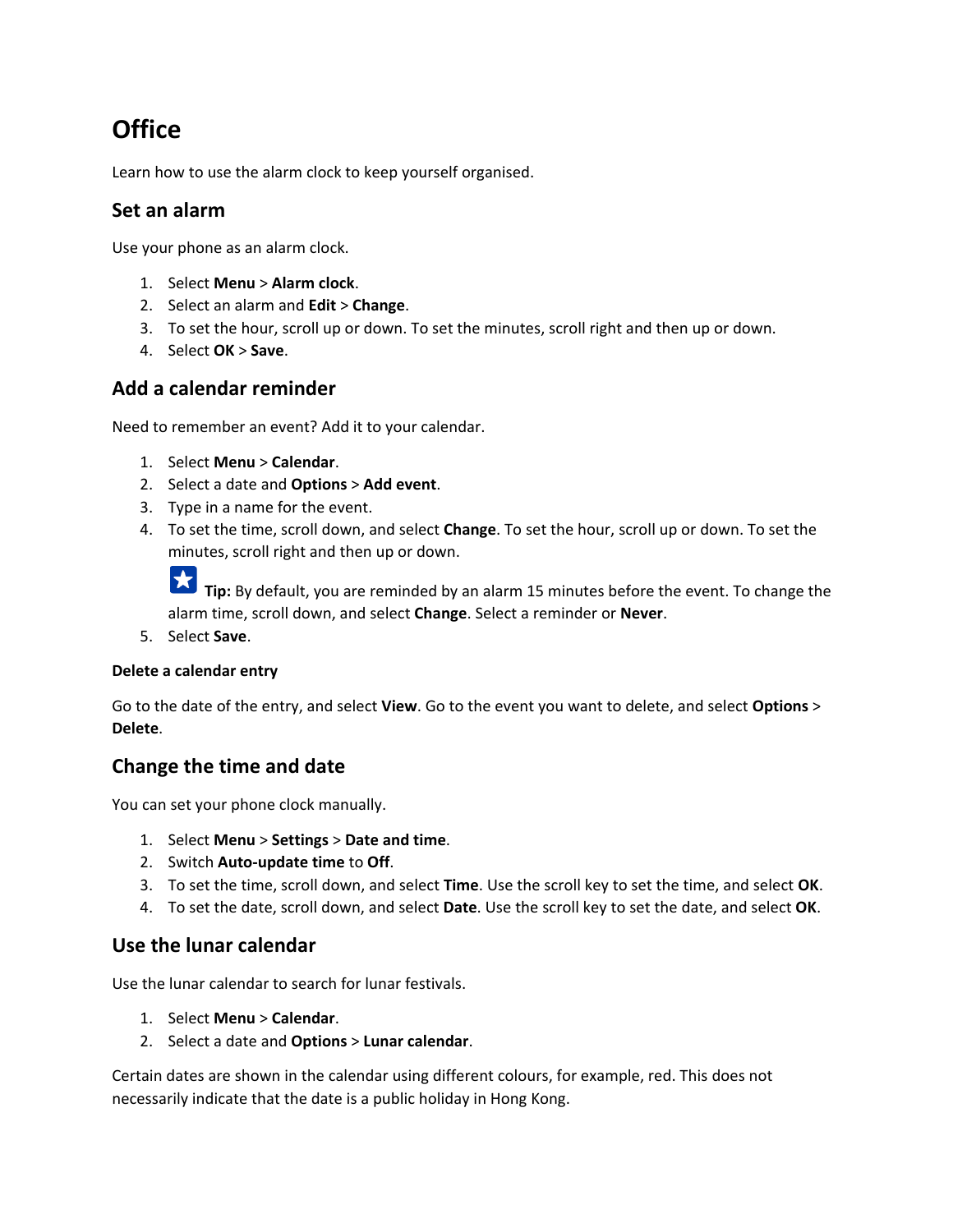# **Phone management**

Learn how to manage the personal data and content in your phone.

### **Share your content using Slam**

Share your stuff, such as contacts, photos, and videos, easily with friends and family. Just move your phone close to another phone and your content is transferred using Bluetooth.

- 1. Switch Bluetooth on in the receiving phone, and make sure the phone is visible to other phones.
- 2. Select, for example, a photo. Press the options key, and select **Share photo** > **Slam via Bluetooth**.
- 3. Move your phone close to the other phone.

Slam searches for the nearest phone, and sends the item to it.

Operating the device in hidden mode is a safer way to avoid malicious software. Do not accept Bluetooth connection requests from sources you do not trust. You can also switch the Bluetooth function off when you are not using it.

# **Copy content between your phone and computer**

Copy photos, videos, music, and other content created by you (and stored on the memory card) between your phone and computer.

To copy content from the phone memory, you need to have a memory card inserted in your phone.

- 1. Connect your phone to a compatible computer with a compatible USB cable.
- 2. Select **Mass storage**.
- 3. On your computer, open a file manager, such as Windows Explorer, and browse to your phone. You can see the content stored on the memory card.
- 4. Drag and drop items between your phone and computer.

# **Remove private content from your phone**

If you buy a new phone, or otherwise want to dispose of or recycle your phone, here's how you can remove your personal info and content.

When removing private content from your phone, pay attention to whether you are removing content from the phone memory or the SIM card.

- 1. To remove messages, select **Menu** > **Messaging** > **Options** > **Delete more** > **Choose** > **options** > **Choose all** > **Done**. Go to the folder you want to empty, and select **Options** > **Delete conversation** > **Yes**.
- 2. To remove contacts, select **Menu** > **Contacts** > **Options** > Delete **contacts** > **Options** > **choose all** > **back** > **Done** > **Delete**.
- 3. To remove your call info, select **Menu** > **Call log** > **Clear call log** > **All calls**.
- 4. Check that all your personal content has been removed.

The content and info stored on the memory card is not removed.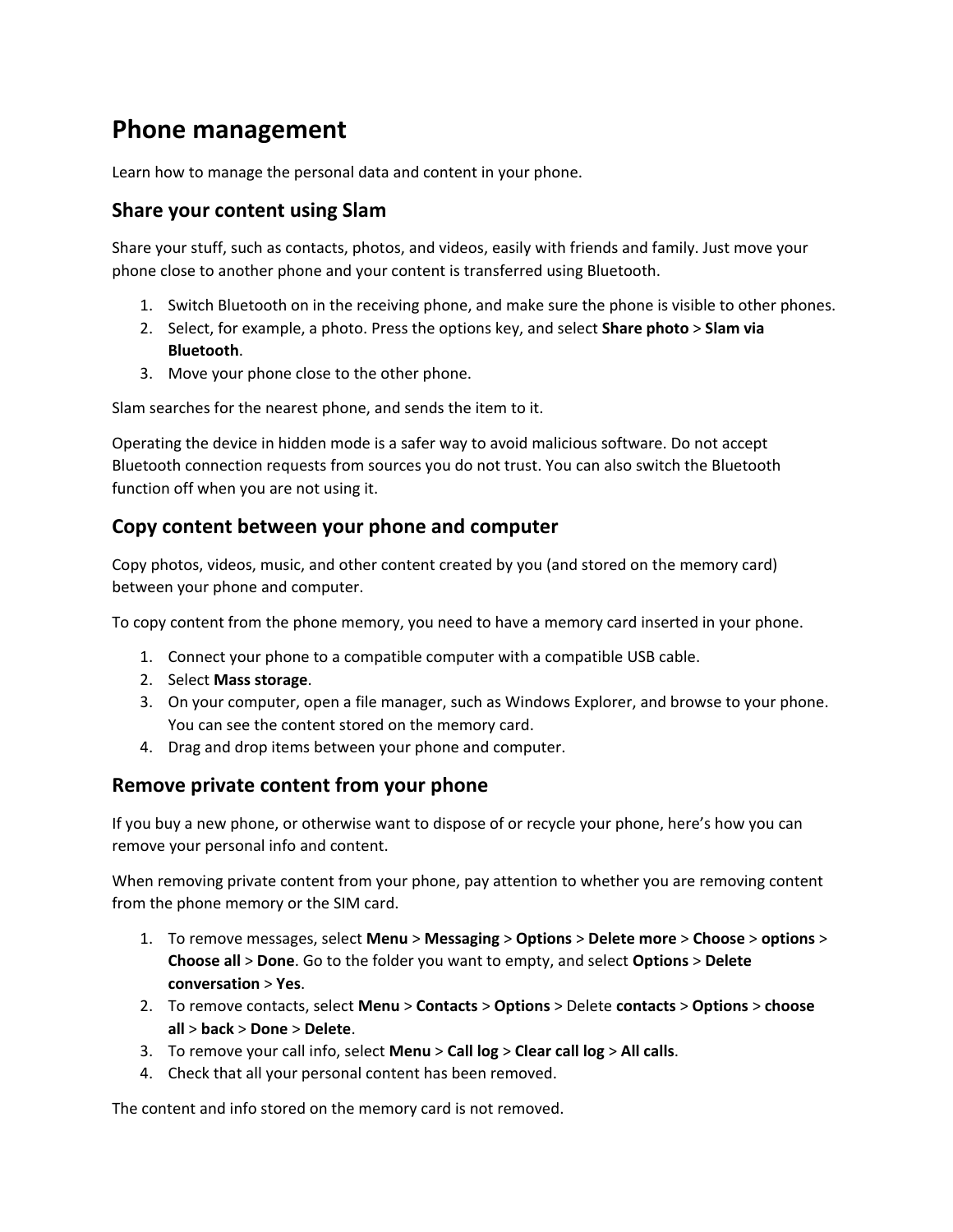### **Remove all content from your phone and restore the original settings**

To reset your phone to its original settings and to remove all your data, on the home screen, type in **\*#7370#**.

# **Access codes**

Learn what the different codes on your phone are for.

| PIN or PIN2 code                    | These protect your SIM card against unauthorised use or are     |
|-------------------------------------|-----------------------------------------------------------------|
| $(4-8$ digits)                      | required to access some features.                               |
|                                     | You can set your phone to ask for the PIN code when you         |
|                                     | switch it on.                                                   |
|                                     | If you forget the codes or they aren't supplied with your card, |
|                                     | contact your network service provider.                          |
|                                     | If you type in the code incorrectly 3 times in a row, you need  |
|                                     | to unblock the code with the PUK or PUK2 code.                  |
| PUK or PUK2                         | These are required to unblock a PIN or PIN2 code.               |
|                                     | If the codes are not supplied with your SIM card, contact your  |
|                                     | network service provider.                                       |
|                                     |                                                                 |
| Security code (lock code, password) | This helps you protect your phone against unauthorised use.     |
|                                     | You can set your phone to ask for the lock code that you        |
|                                     | define. The default lock code is 12345.                         |
|                                     | Keep the code secret and in a safe place, separate from your    |
|                                     | phone.                                                          |
|                                     | If you forget the code and your phone is locked, your phone     |
|                                     | will require service. Additional charges may apply, and all the |
|                                     | personal data on your phone may be deleted.                     |
|                                     | For more info, contact the nearest care point for your phone,   |
|                                     | or your phone dealer.                                           |
| <b>IMEI</b>                         | This is used to identify phones in the network. You may also    |
|                                     | need to give the number to your care point services or phone    |
|                                     | dealer.                                                         |
|                                     | To view your IMEI number, dial *#06#.                           |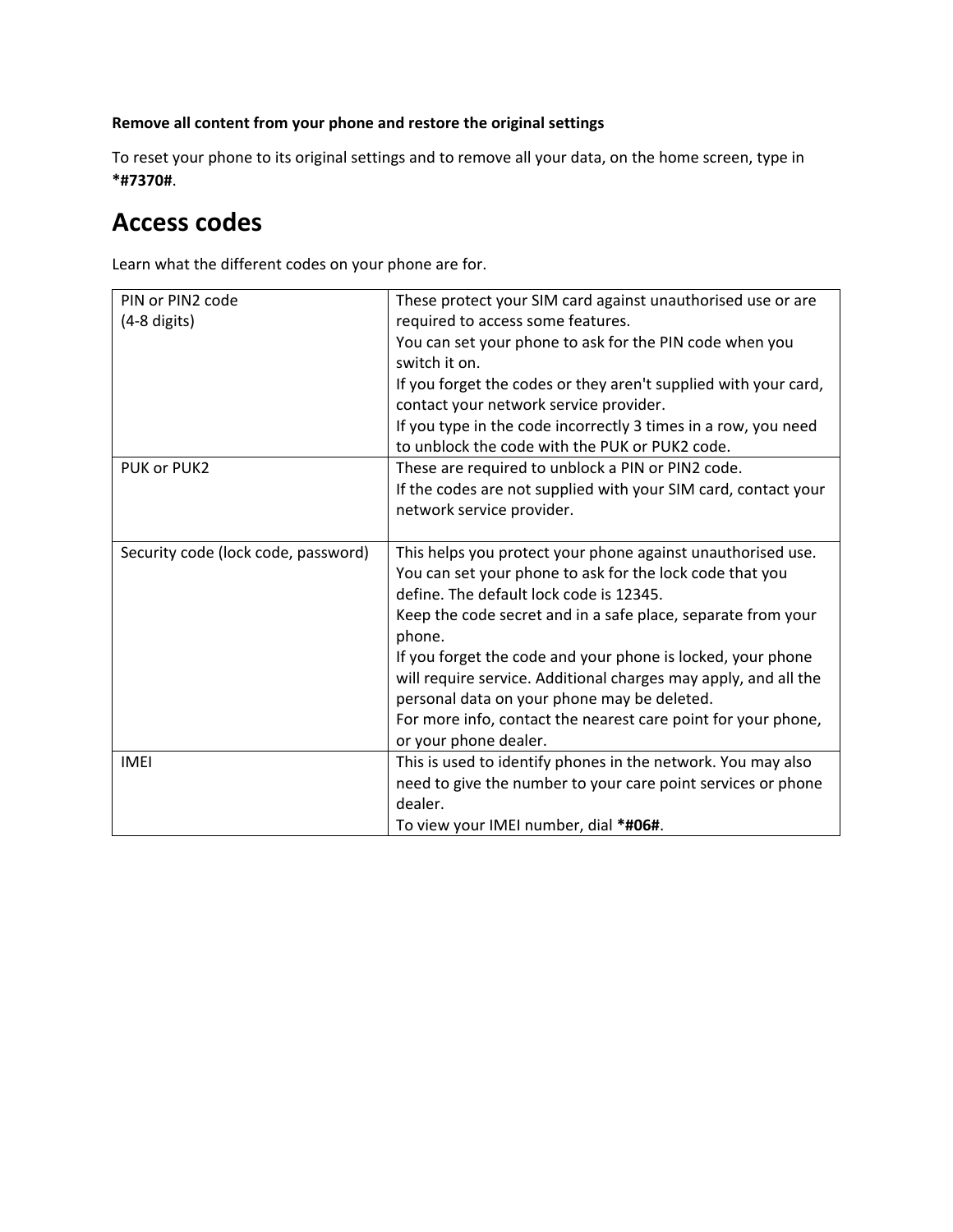# **Find your model number and serial number (IMEI)**

If you need to contact your care point or your service provider, you may need info such as the model number and the serial number (IMEI). To see the model number, dial **\*#0000#**. To see the serial number, dial **\*#06#**.

You can also find the info on your phone label, which is located under the battery.

The IMEI is also visible on the original sales box.

# **Product and safety info**

For info on Microsoft Privacy Statement, go to aka.ms/privacy. For the online user guide, even more info, and troubleshooting help, go to www.microsoft.com/mobile/support.

### **Network services and costs**

You can only use your device on the GSM 900, 1800 MHz networks. You need a subscription with a service provider.

Using some features and services, or downloading content, including free items, require a network connection. This may cause the transfer of large amounts of data, which may result in data costs. You may also need to subscribe to some features.

## **Emergency calls**

**Important:** Connections in all conditions cannot be guaranteed. Never rely solely on any wireless phone for essential communications like medical emergencies.

Before making the call:

- Switch the phone on.
- Move to a place with adequate signal strength.
- 1. Press the end key repeatedly, until the home screen is shown.
- 2. Type in the official emergency number for your present location. Emergency call numbers vary by location.
- 3. Press the call key.
- 4. Give the necessary info as accurately as possible. Do not end the call until given permission to do so.

You may also need to do the following:

- Put a SIM card in the phone.
- If your phone asks for a PIN code, type in the official emergency number for your present location, and press the call key.
- Switch the call restrictions off in your phone, such as call barring, fixed dialling, or closed user group.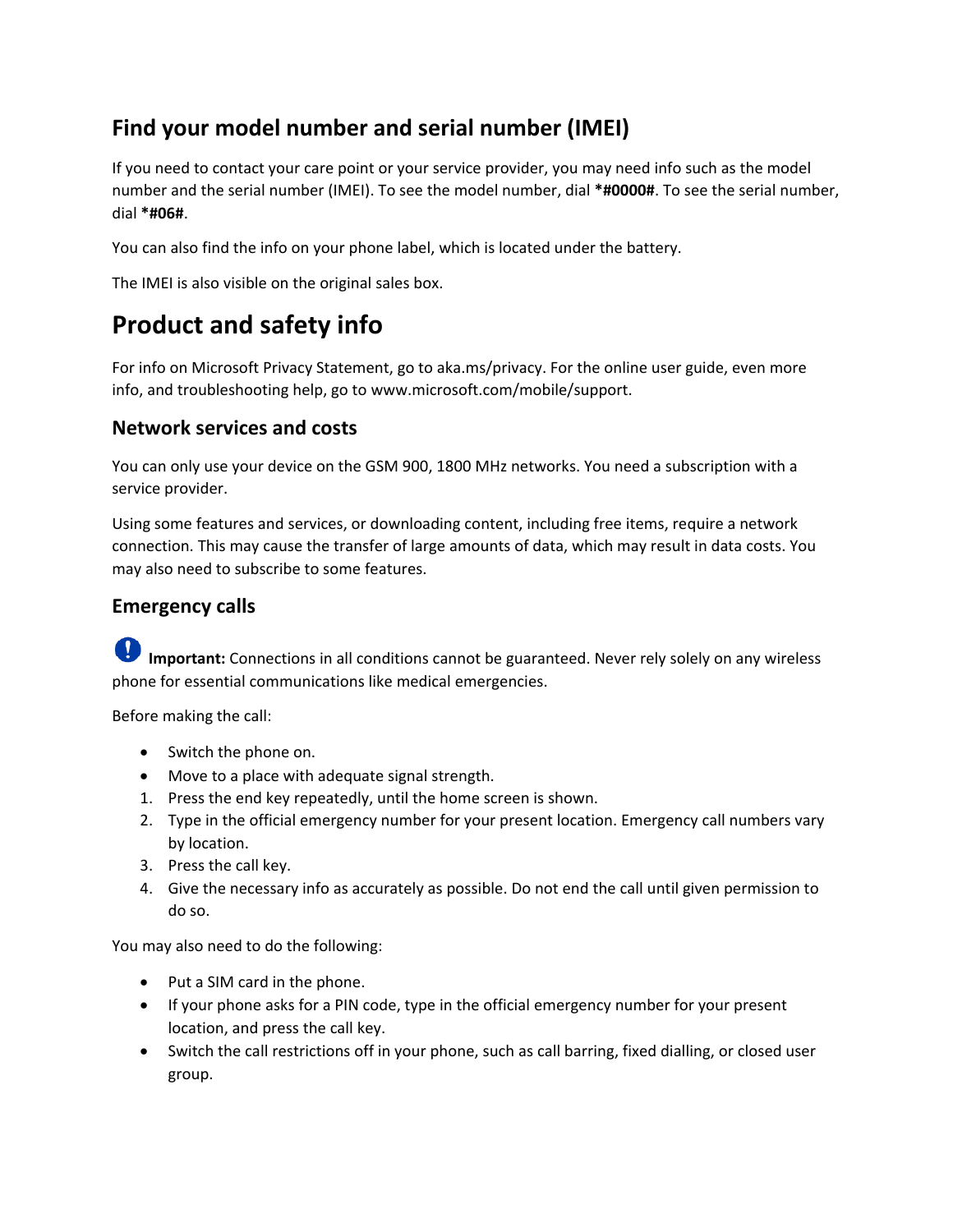# **Take care of your device**

Handle your device, battery, charger and accessories with care. The following suggestions help you keep your device operational.

- Keep the device dry. Precipitation, humidity, and all types of liquids or moisture can contain minerals that corrode electronic circuits. If your device gets wet, remove the battery, and let the device dry.
- Do not use or store the device in dusty or dirty areas.
- Do not store the device in high temperatures. High temperatures may damage the device or battery.
- Do not store the device in cold temperatures. When the device warms to its normal temperature, moisture can form inside the device and damage it.
- Do not open the device other than as instructed in the user guide.
- Unauthorised modifications may damage the device and violate regulations governing radio devices.
- Do not drop, knock, or shake the device or the battery. Rough handling can break it.
- Only use a soft, clean, dry cloth to clean the surface of the device.
- Do not paint the device. Paint can prevent proper operation.
- For optimal performance, switch the device off and remove the battery from time to time.
- Keep the device away from magnets or magnetic fields.
- To keep your important data safe, store it in at least two separate places, such as your device, memory card, or computer, or write down important info.

### **Recycle**



Always return your used electronic products, batteries, and packaging materials to dedicated collection points. This way you help prevent uncontrolled waste disposal and promote the recycling of materials. Electrical and electronic products contain a lot of valuable materials, including metals (such as copper, aluminium, steel, and magnesium) and precious metals (such as gold, silver, and palladium). All materials of the device can be recovered as materials and energy. Check how to recycle your products at **www.microsoft.com/mobile/recycle**.

#### **Crossed-out wheeled-bin symbol**



The crossed-out wheeled-bin symbol on your product, battery, literature, or packaging reminds you that all electrical and electronic products and batteries must be taken to separate collection at the end of their working life. Do not dispose of these products as unsorted municipal waste: take them for recycling. For info on your nearest recycling point, check with your local waste authority, or go to **www.microsoft.com/mobile/support**. For more info on the environmental attributes of your device, see **www.microsoft.com/mobile/ecoprofile**.

# **Battery and charger info**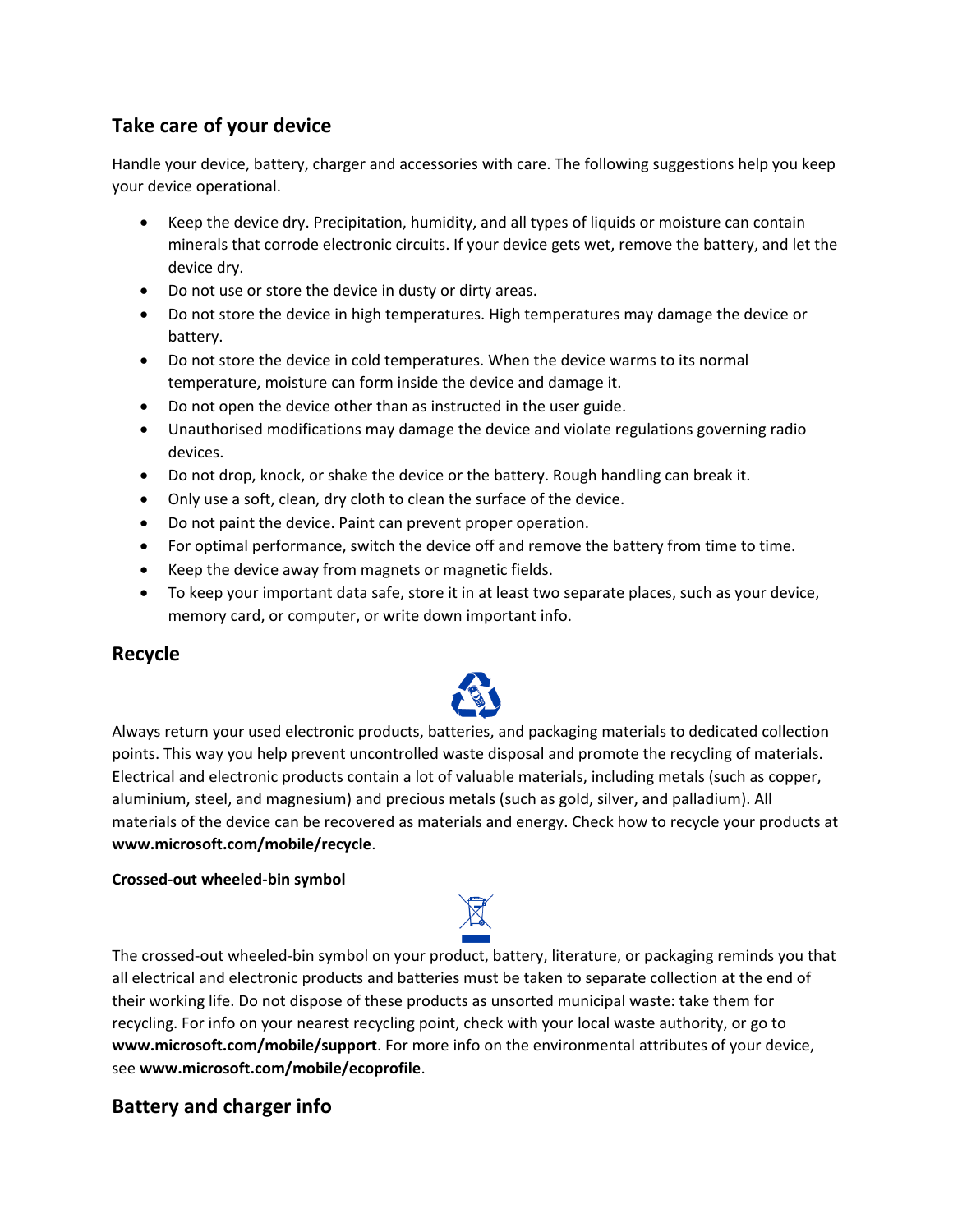Use your device only with an original BL-5C rechargeable battery.

Charge your device with AC-18 charger. Charger plug type may vary.

Microsoft Mobile may make additional battery or charger models available for this device.

#### **Battery and charger safety**

Always switch the device off and unplug the charger before removing the battery. To unplug a charger or an accessory, hold and pull the plug, not the cord.

When your charger is not in use, unplug it. If left unused, a fully charged battery will lose its charge over time.

Always keep the battery between 15°C and 25°C (59°F and 77°F) for optimal performance. Extreme temperatures reduce the capacity and lifetime of the battery. A device with a hot or cold battery may not work temporarily.

Accidental short-circuiting can happen when a metallic object touches the metal strips on the battery. This may damage the battery or the other object.

Do not dispose of batteries in a fire as they may explode. Obey local regulations. Recycle when possible. Do not dispose as household waste.

Do not dismantle, cut, crush, bend, puncture, or otherwise damage the battery in any way. If a battery leaks, do not let liquid touch skin or eyes. If this happens, immediately flush the affected areas with water, or seek medical help. Do not modify, attempt to insert foreign objects into the battery, or immerse or expose it to water or other liquids. Batteries may explode if damaged.

Use the battery and charger for their intended purposes only. Improper use, or use of unapproved or incompatible batteries or chargers may present a risk of fire, explosion, or other hazard, and may invalidate any approval or warranty. If you believe the battery or charger is damaged, take it to a service centre or your phone dealer before continuing to use it. Never use a damaged battery or charger. Only use the charger indoors. Do not charge your device during a lightning storm.

# **Small children**

Your device and its accessories are not toys. They may contain small parts. Keep them out of the reach of small children.

# **Medical devices**

Operation of radio transmitting equipment, including wireless phones, may interfere with inadequately shielded medical devices' function. Consult a physician or the medical device's manufacturer to determine if it is adequately shielded from external radio energy.

# **Implanted medical devices**

To avoid potential interference, manufacturers of implanted medical devices recommend a minimum separation of 15.3 centimetres (6 inches) between a wireless device and the medical device. Persons who have such devices should: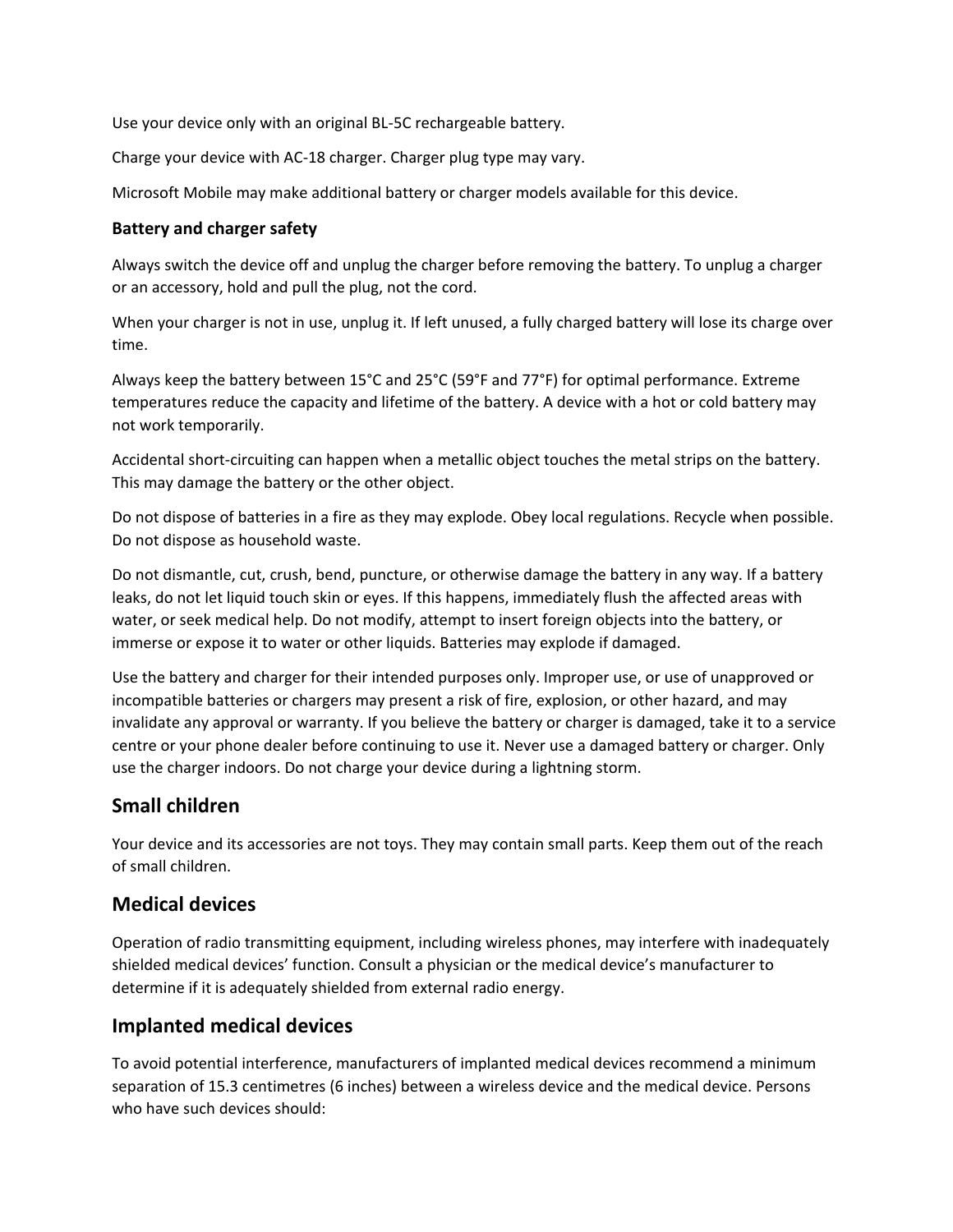- Always keep the wireless device more than 15.3 centimetres (6 inches) from the medical device.
- Not carry the wireless device in a breast pocket.
- Hold the wireless device to the ear opposite the medical device.
- Switch the wireless device off if there is any reason to suspect that interference is taking place.
- Follow the manufacturer directions for the implanted medical device.

If you have any questions about using your wireless device with an implanted medical device, consult your health care provider.

# **Hearing**

**Warning:** When you use the headset, your ability to hear outside sounds may be affected. Do not use the headset where it can endanger your safety.

Some wireless devices may interfere with some hearing aids.

# **Protect your device from harmful content**

Your device may be exposed to viruses and other harmful content. Take the following precautions:

- Be cautious when opening messages. They may contain malicious software or otherwise be harmful to your device or computer.
- Be cautious when accepting connectivity requests, browsing the internet, or downloading content. Do not accept Bluetooth connections from sources you do not trust.
- Only install and use services and software from sources that you trust and that offer adequate security and protection.
- Install antivirus and other security software on your device and any connected computer. Only use one antivirus app at a time. Using more may affect performance and operation of the device and/or computer.
- If you access preinstalled bookmarks and links to third party internet sites, take the appropriate precautions. Microsoft Mobile does not endorse or assume liability for such sites.

# **Vehicles**

Radio signals may affect improperly installed or inadequately shielded electronic systems in vehicles. For more info, check with the manufacturer of your vehicle or its equipment.

Only qualified personnel should install the device in a vehicle. Faulty installation may be dangerous and invalidate your warranty. Check regularly that all wireless device equipment in your vehicle is mounted and operating properly. Do not store or carry flammable or explosive materials in the same compartment as the device, its parts, or accessories. Do not place your device or accessories in the air bag deployment area.

# **Potentially explosive environments**

Switch your device off in potentially explosive environments, such as near petrol pumps. Sparks may cause an explosion or fire resulting in injury or death. Note restrictions in areas with fuel; chemical plants; or where blasting operations are in progress. Areas with a potentially explosive environment may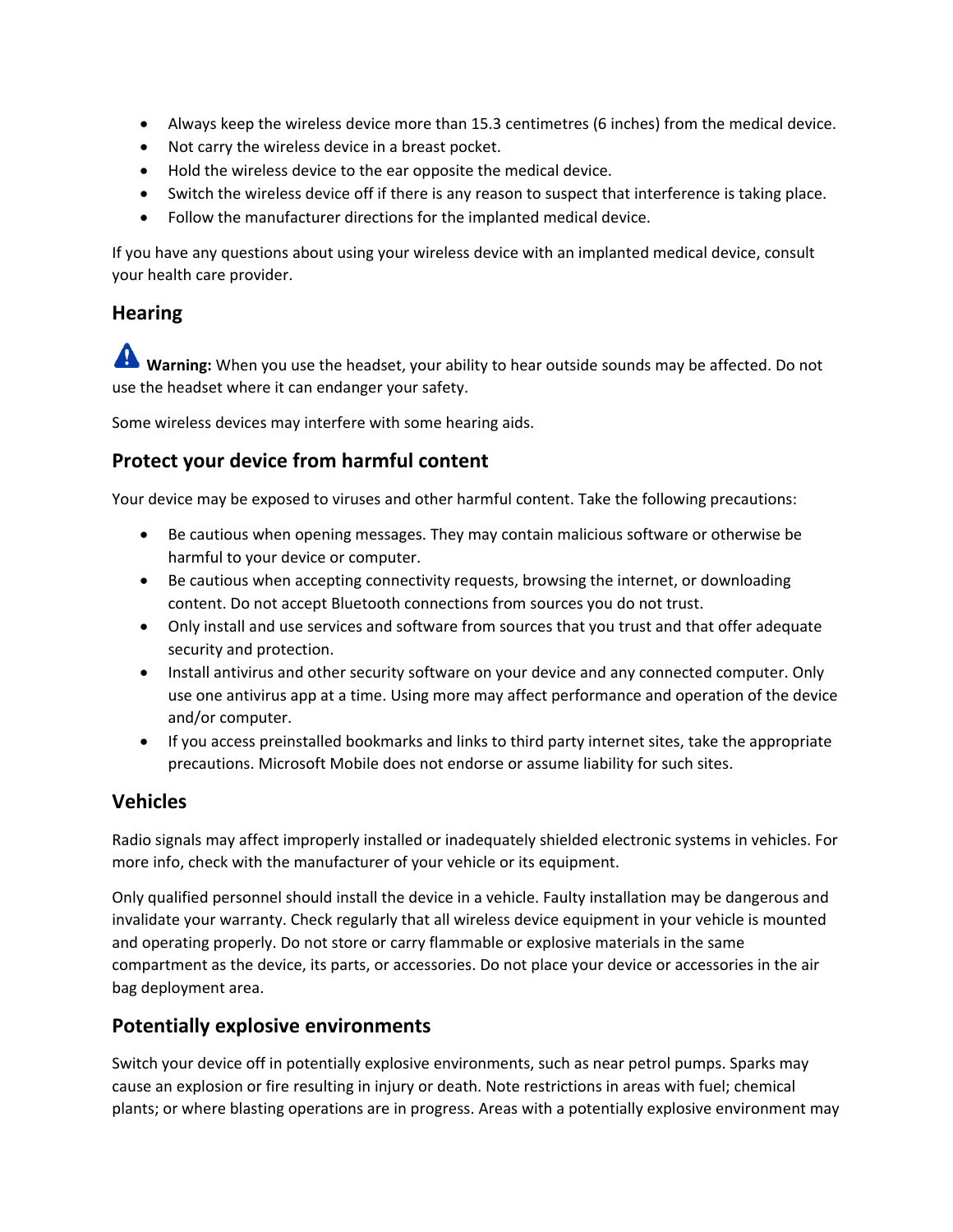not be clearly marked. These usually are areas where you are advised to switch your engine off, below deck on boats, chemical transfer or storage facilities, and where the air contains chemicals or particles. Check with the manufacturers of vehicles using liquefied petroleum gas (such as propane or butane) if this device can be safely used in their vicinity.

# **Certification information (SAR)**

#### **This mobile device meets guidelines for exposure to radio waves.**

For information on SAR, see the printed user guide, or go to **sar.microsoft.com**.

# **Copyrights and other notices**

#### **Declaration of Conformity**

# CE0682

Hereby, Microsoft Mobile Oy declares that this RM-1188 product is in compliance with the essential requirements and other relevant provisions of Directive 1999/5/EC. A copy of the Declaration of Conformity can be found at **www.microsoft.com/en-ie/eucompliancedoc/default.aspx**.

The availability of products, features, apps and services may vary by region. For more info, contact your dealer or your service provider. This device may contain commodities, technology or software subject to export laws and regulations from the US and other countries. Diversion contrary to law is prohibited.

The contents of this document are provided "as is". Except as required by applicable law, no warranties of any kind, either express or implied, including, but not limited to, the implied warranties of merchantability and fitness for a particular purpose, are made in relation to the accuracy, reliability or contents of this document. Microsoft Mobile reserves the right to revise this document or withdraw it at any time without prior notice.

To the maximum extent permitted by applicable law, under no circumstances shall Microsoft Mobile or any of its licensors be responsible for any loss of data or income or any special, incidental, consequential or indirect damages howsoever caused.

Reproduction, transfer or distribution of part or all of the contents in this document in any form without the prior written permission of Microsoft Mobile is prohibited. Microsoft Mobile operates a policy of continuous development. Microsoft Mobile reserves the right to make changes and improvements to any of the products described in this document without prior notice.

Microsoft Mobile does not make any representations, provide a warranty, or take any responsibility for the functionality, content, or end-user support of third-party apps provided with your device. By using an app, you acknowledge that the app is provided as is.

Downloading of maps, games, music and videos and uploading of images and videos may involve transferring large amounts of data. Your service provider may charge for the data transmission. The availability of particular products, services and features may vary by region. Please check with your local dealer for further details and availability of language options.

Nokia is a registered trademark of Nokia Corporation.